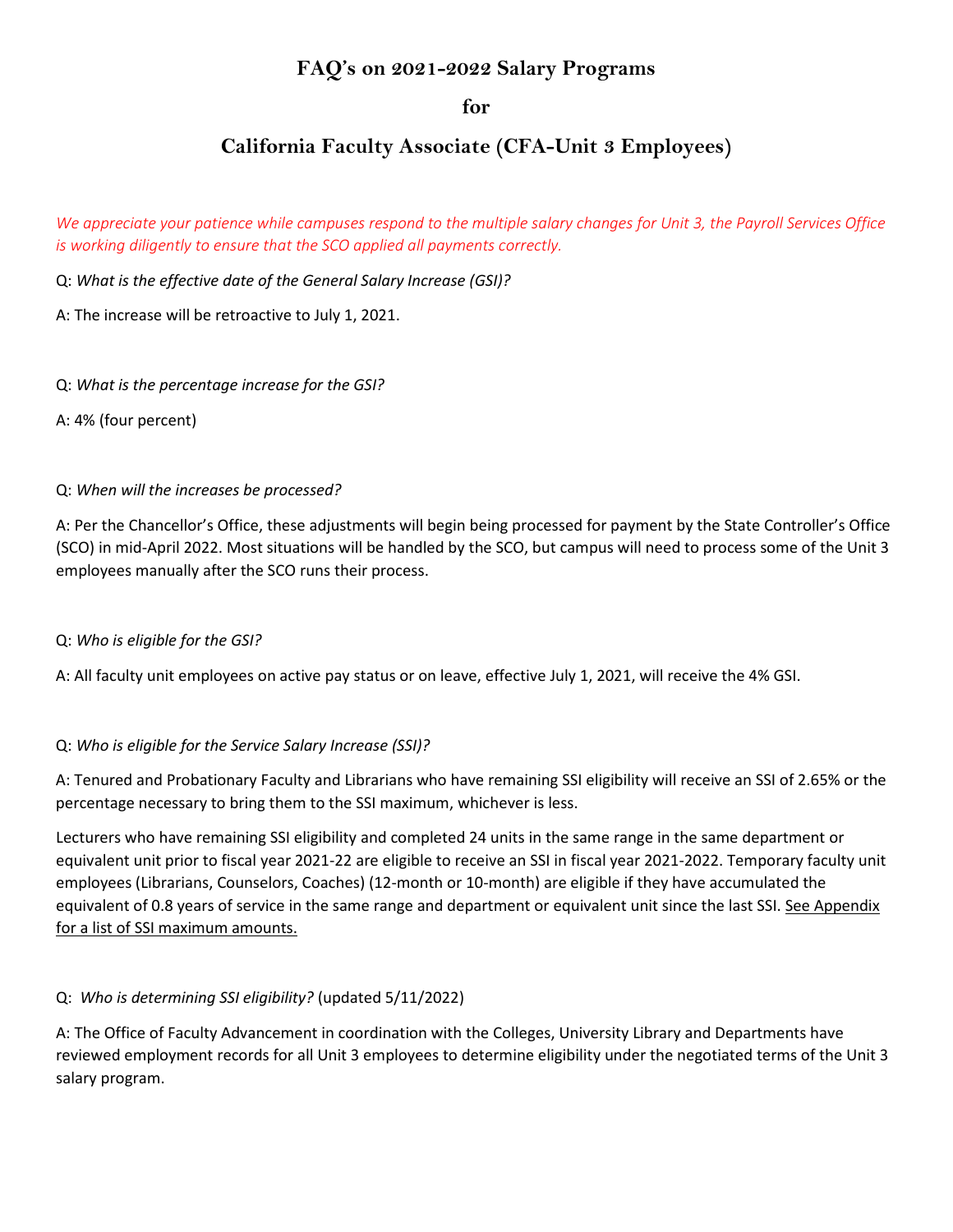#### Q: *When will the SSI increases be processed?* (updated 5/11/2022)

A: Review of employment records for SSI eligibility has been completed and SSI's have been processed for those determined as eligible. Payments for the retroactive SSI's are being issued from the State Controller's Office beginning May 2022 and will continue until completed.

## Q: *Do I qualify for the One-Time \$3,500 Payment that was negotiated?* (updated 5/11/2022)

A: The one-time payment of \$3,500 shall be provided to each faculty unit employee\* who worked an average of 1.0 timebase during Fall 2020 and Spring 2021 semesters and who was in active pay status as of the ratification of the Collective Bargaining Agreement (February 3, 2022) for the additional time and effort required to make significant changes to the delivery of instruction due to the coronavirus. For those who worked less than an average of 1.0, this payment will be prorated by the faculty member's average timebase worked for Fall 2020 and Spring 2021, but not to exceed a 1.0 timebase.

## *Q: Are unit-3 represented employees participating in the Faculty Early Retirement Program (FERP) or currently active as a rehired annuitant eligible for the one-time payment?* (new 5/11/2022)

A: Per CalPERS rules and regulations, FERP participants and rehired annuitants are not eligible for these payments. The California Government Code (statutory law enacted by the California legislature) expressly prohibits retired annuitants (including FERP faculty) from receiving any compensation other than the normal monthly base salary.

### Q: *When will the One-time payment be processed?* (updated 4/8/22)

A: Payment processing information from the Chancellor's Office indicates that the payments will begin to issue as early as April 19, 2022. Note, for faculty unit employees who are enrolled in the Direct Deposit Program, they will receive the payment via direct deposit. Those who are not enrolled in direct deposit will receive the payment via a live check. Please contact the [Bursars](https://www.csus.edu/administration-business-affairs/bursar/payroll-check-disbursement.html) office for mailing options and disbursement information.

Q: I am a lecturer – am I eligible for the Full Time Adjusted Service (FTAS) Temporary Range Elevation?

A: Lecturers and temporary librarian faculty unit employees with six (6) or more years of Full Time Adjusted Service (FTAS) in their current range, are eligible to apply for range elevation. FTAS is defined as the average FTE over the academic or fiscal year, divided by 0.8, up to a maximum of 1.0 for the year.

### Q: *Who is determining FTAS eligibility?* (updated 5/11/2022)

A: The Office of Faculty Advancement in coordination with the Colleges, University Library and Departments have reviewed employment records for all lecturers and temporary librarian faculty unit employees and determined eligibility under the negotiated terms of the Unit 3 salary program. Those determined as eligible should have been contacted by their department with information as to the department process to request for review and consideration.